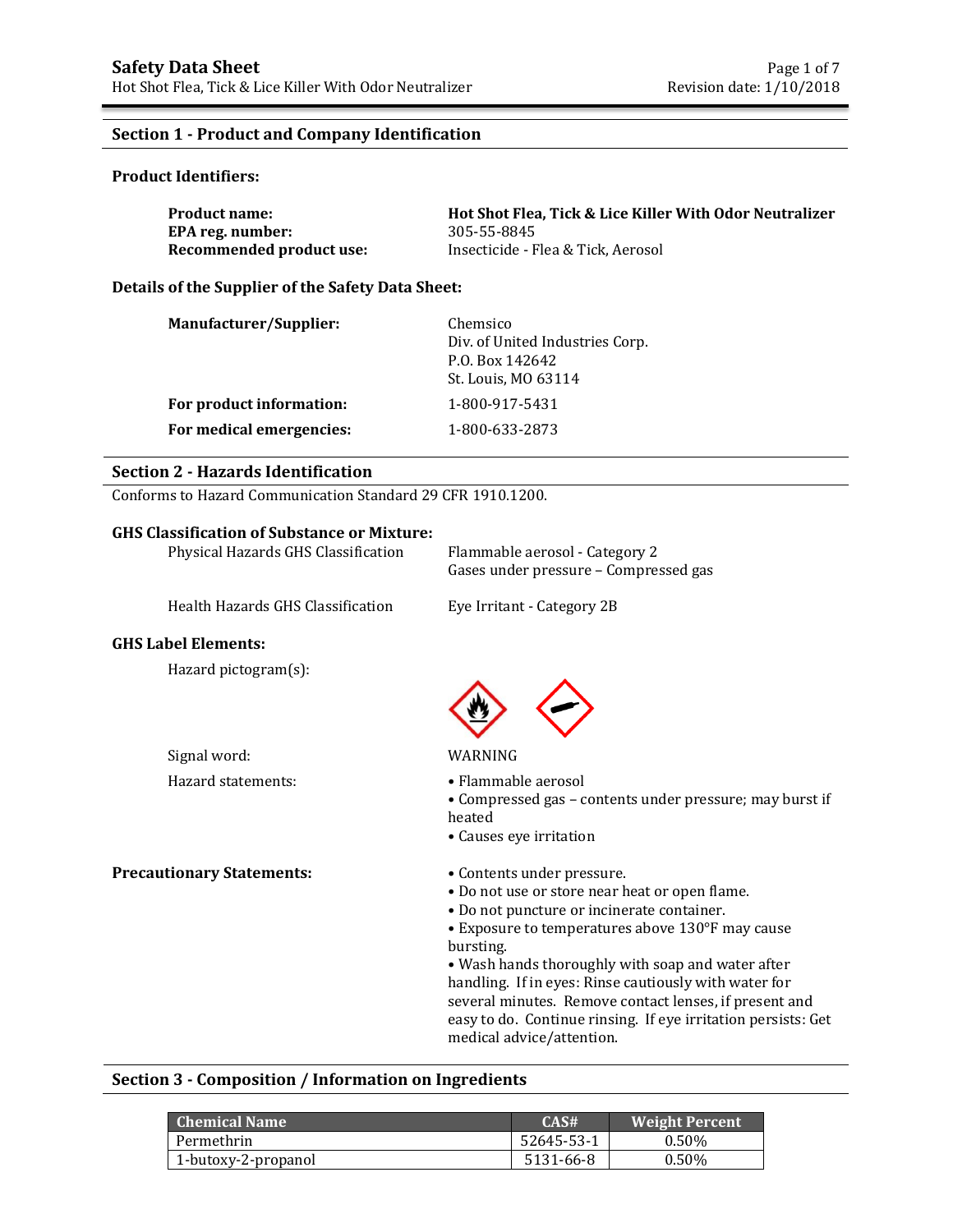| Petroleum distillates, hydrotreated light | 64742-47-8 | 4.50% |
|-------------------------------------------|------------|-------|
| Isobutane                                 | 75-28-5    | 8.43% |
| Propane                                   | 74-98-6    | 6.57% |

Note: Ingredients not identified are proprietary or non-hazardous. Values are not product specification(s).

# **Section 4 - First Aid Measures**

| Eye contact:              | Hold eye open and rinse slowly and gently with water for<br>15-20 minutes. Remove contact lenses, if present, after the<br>first 5 minutes, then continue rinsing. Call a poison control<br>center or doctor for treatment advice. |
|---------------------------|------------------------------------------------------------------------------------------------------------------------------------------------------------------------------------------------------------------------------------|
| <b>Skin contact:</b>      | No special requirements                                                                                                                                                                                                            |
| Inhalation:               | No special requirements                                                                                                                                                                                                            |
| Ingestion:                | No special requirements                                                                                                                                                                                                            |
| <b>Note to Physician:</b> | None                                                                                                                                                                                                                               |
| <b>General advice:</b>    | If you feel unwell, seek medical advice (show the label<br>where possible). Ensure that medical personnel are aware<br>of the material(s) involved, and take precautions to protect<br>themselves. Keep out of reach of children.  |

# **Section 5 - Fire Fighting Measures**

| <b>Flammable properties:</b>                   | Pressurized aerosol container                                                                      |
|------------------------------------------------|----------------------------------------------------------------------------------------------------|
| <b>NFPA</b> classification:                    | NFPA level 1 aerosol                                                                               |
| Suitable extinguishing media:                  | Water fog, foam, $CO2$ , dry chemical                                                              |
| Unsuitable extinguishing media:                | Not available                                                                                      |
| Specific hazards arising from the<br>chemical: | Contents under pressure – container may burst in heat of<br>fire.                                  |
| Protective equipment for firefighters:         | Firefighters should wear full protective clothing including<br>self-contained breathing apparatus. |
| <b>Hazardous combustion products:</b>          | None known                                                                                         |
| <b>Explosion data:</b>                         | Not available                                                                                      |
| Sensitivity to static discharge:               | Not available                                                                                      |
| <b>Personal precautions:</b>                   | Keep unnecessary personnel away. Do not touch or walk<br>through spilled material.                 |

### **Section 6 - Accidental Release Measures**

| <b>Personnel precautions:</b>     | Remove all sources of ignition. Wear personnel protective<br>equipment as recommended in Section 8. Wash<br>thoroughly after handling.               |
|-----------------------------------|------------------------------------------------------------------------------------------------------------------------------------------------------|
| For emergency responders:         | If specialized clothing is required to deal with the spillage,<br>take note of any information in Section 8 on suitable and<br>unsuitable materials. |
| <b>Environmental precautions:</b> | Avoid dispersal of spilled material and runoff and contact<br>with soil, waterways, drains and sewers.                                               |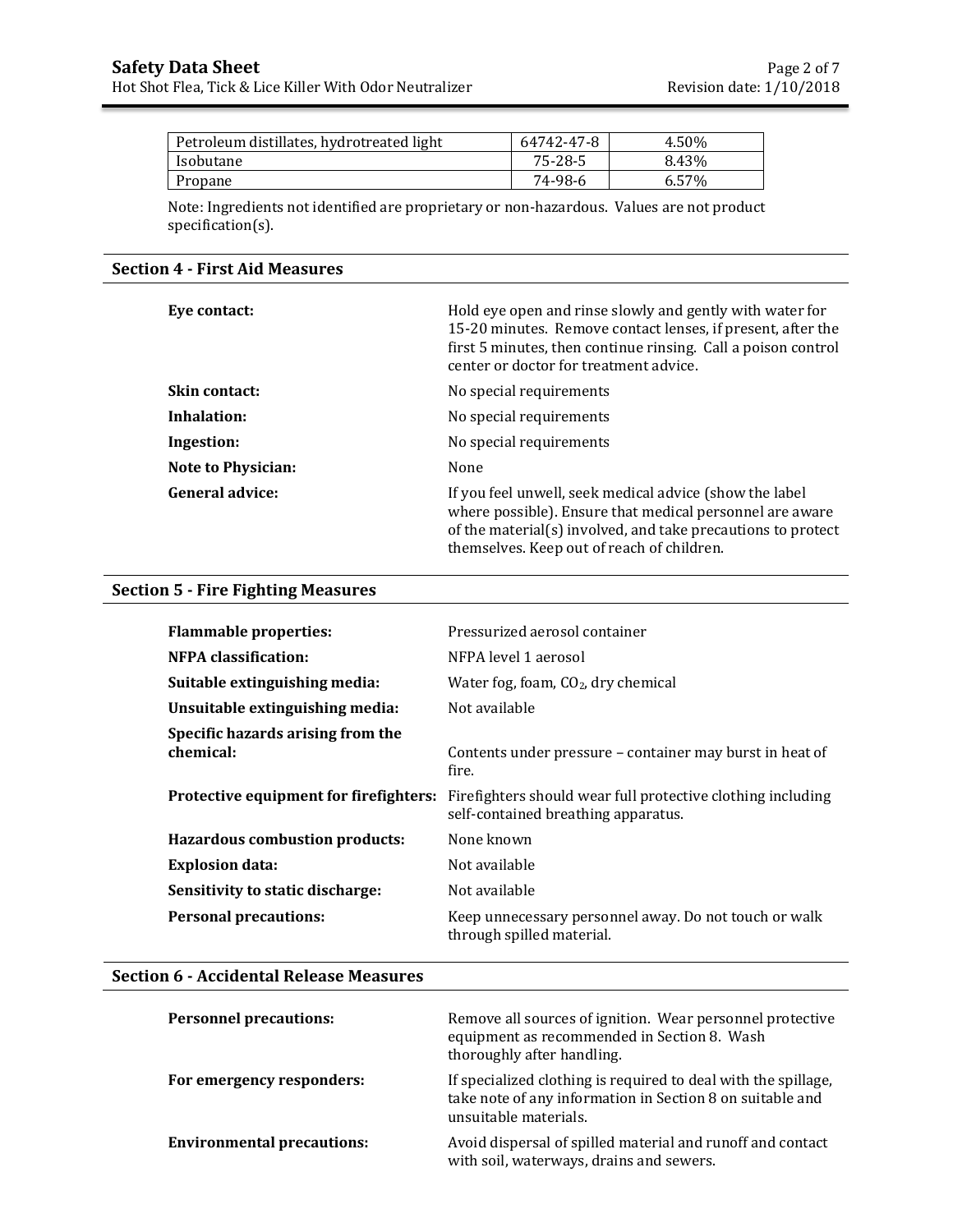$\mathbf{I}$ 

| cleaning up: | Stop leak if without risk. Move containers from spill area.<br>Before attempting clean up, refer to hazard data given<br>above. Small spills may be absorbed with earth, sand or<br>absorbent material swept up and placed in suitable,<br>covered, and labeled containers. Prevent large spills from<br>entering sewers or waterways. Contact emergency<br>services and supplier for advice. Never return spills in<br>original containers for re-use. |
|--------------|---------------------------------------------------------------------------------------------------------------------------------------------------------------------------------------------------------------------------------------------------------------------------------------------------------------------------------------------------------------------------------------------------------------------------------------------------------|
|--------------|---------------------------------------------------------------------------------------------------------------------------------------------------------------------------------------------------------------------------------------------------------------------------------------------------------------------------------------------------------------------------------------------------------------------------------------------------------|

# **Section 7 - Handling and Storage**

| <b>Precautions for safe handling:</b> | Put on appropriate personal protective equipment as<br>recommended in Section 8. Pressurized container: protect<br>from sunlight and do not expose to temperatures<br>exceeding 50°C (122°F). Do not pierce or burn, even after<br>use. Do not ingest. Avoid contact with skin, eyes and<br>clothing. Avoid breathing vapor or mist. Use only with<br>adequate ventilation. Store and use away from heat,<br>sparks, open flame or any other ignition source. Use<br>explosion-proof electrical equipment. Use only non-<br>sparking tools. Empty containers retain product residue<br>and can be hazardous. |
|---------------------------------------|--------------------------------------------------------------------------------------------------------------------------------------------------------------------------------------------------------------------------------------------------------------------------------------------------------------------------------------------------------------------------------------------------------------------------------------------------------------------------------------------------------------------------------------------------------------------------------------------------------------|
| Storage:                              | Store in a cool, dry area away from open flame. Do not<br>store above 50°C (122°F).                                                                                                                                                                                                                                                                                                                                                                                                                                                                                                                          |

# **Section 8 - Exposure Controls / Personal Protection**

# **Exposure guidelines:**

 $\Gamma$ 

|                              |     |                 |  |        | <b>Exposure Limits</b> |                     |          |
|------------------------------|-----|-----------------|--|--------|------------------------|---------------------|----------|
|                              |     |                 |  |        |                        | <b>Supplier OEL</b> |          |
|                              |     | <b>OSHA PEL</b> |  |        | <b>ACGIH TLV</b>       |                     |          |
| <b>Chemical name</b>         |     | $mg/m^3$<br>ppm |  | ppm    | $mg/m^3$               | ppm                 | $mg/m^3$ |
| Permethrin                   | TWA | None            |  | None   |                        | None                |          |
| 1-butoxy-2-propanol          | TWA | Not listed      |  |        | Not listed             | 50                  |          |
| Petroleum distillates, light | TWA | None listed     |  | ------ | 200                    | None listed         |          |
| Isobutane                    | TWA | Not established |  | 1000   |                        | Not established     |          |
| Propane                      | TWA | 1000<br>1800    |  | 1000   |                        | Not established     |          |

**Engineering controls: General ventilation normally adequate.** 

# **Personal protective equipment:**

| Eye/Face protection:                   | During application, prevent entry into eyes. Wear safety<br>glasses with side shields if using in large applications.                                                                  |
|----------------------------------------|----------------------------------------------------------------------------------------------------------------------------------------------------------------------------------------|
| Skin and body protection:              | Wash hands after application.                                                                                                                                                          |
| <b>Respiratory protection:</b>         | Where exposure guideline levels may be exceeded, use an<br>approved NIOSH respirator.                                                                                                  |
| <b>General hygiene considerations:</b> | Handle in accordance with good industrial hygiene and<br>safety practices. When using, do not eat or drink. Wash<br>hands before breaks and immediately after handling the<br>product. |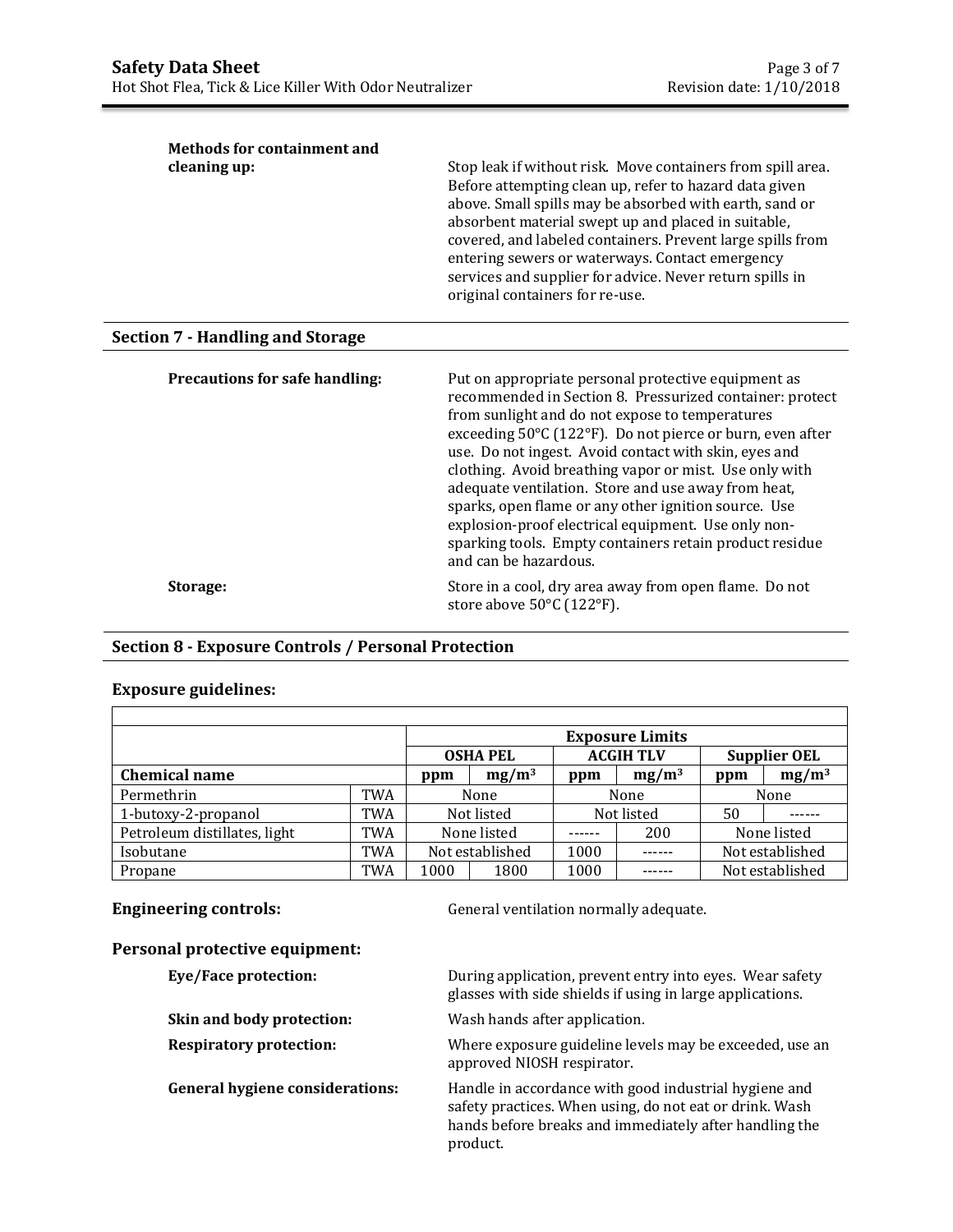# **Section 9 - Physical & Chemical Properties**

| Appearance:                                        | Opaque                 |
|----------------------------------------------------|------------------------|
| Color:                                             | Milky white            |
| <b>Physical state:</b>                             | Liquid                 |
| Odor:                                              | Aliphatic solvent      |
| Odor threshold:                                    | No data available      |
| pH:                                                | 7.4 (liquid portion)   |
| <b>Melting point:</b>                              | No data available      |
| <b>Freezing point:</b>                             | No data available      |
| <b>Boiling point:</b>                              | No data available      |
| <b>Flash point:</b>                                | 124°F (liquid portion) |
| <b>Flame Extension</b>                             | 0" (level 1 aerosol)   |
| Flammability limits in air,<br>lower, % by volume: | No data available      |
| Flammability limits in air,                        |                        |
| upper, % by volume:                                | No data available      |
| Vapor pressure:                                    | No data available      |
| Vapor density:                                     | No data available      |
| Relative density @ 20°C:                           | 0.982 (liquid portion) |
| Octanol/water coefficient:                         | No data available      |
| Auto-ignition temperature:                         | No data available      |
| <b>Decomposition temperature:</b>                  | No data available      |
| Solubility:                                        | Miscible in water      |
| <b>Evaporation rate:</b>                           | No data available      |
| % Volatile organic compounds:                      | 20.0                   |

# **Section 10 - Chemical Stability & Reactivity Information**

# **Reactivity**

| Conditions to avoid:                       | Do not mix with other chemicals.             |
|--------------------------------------------|----------------------------------------------|
| Incompatible materials:                    | Avoid strong oxidizers.                      |
| <b>Chemical stability</b>                  |                                              |
| <b>Product stability:</b>                  | Stable under recommended storage conditions. |
| <b>Other</b>                               |                                              |
| Hazardous decomposition products:          | None known                                   |
| <b>Possibility of hazardous reactions:</b> | Hazardous polymerization does not occur.     |
|                                            |                                              |

# **Section 11 - Toxicological Information**

**Primary eye irritation:** Causes moderate eye irritation (EPA tox. category III) **Primary skin irritation:** Non-irritating (EPA tox. category IV)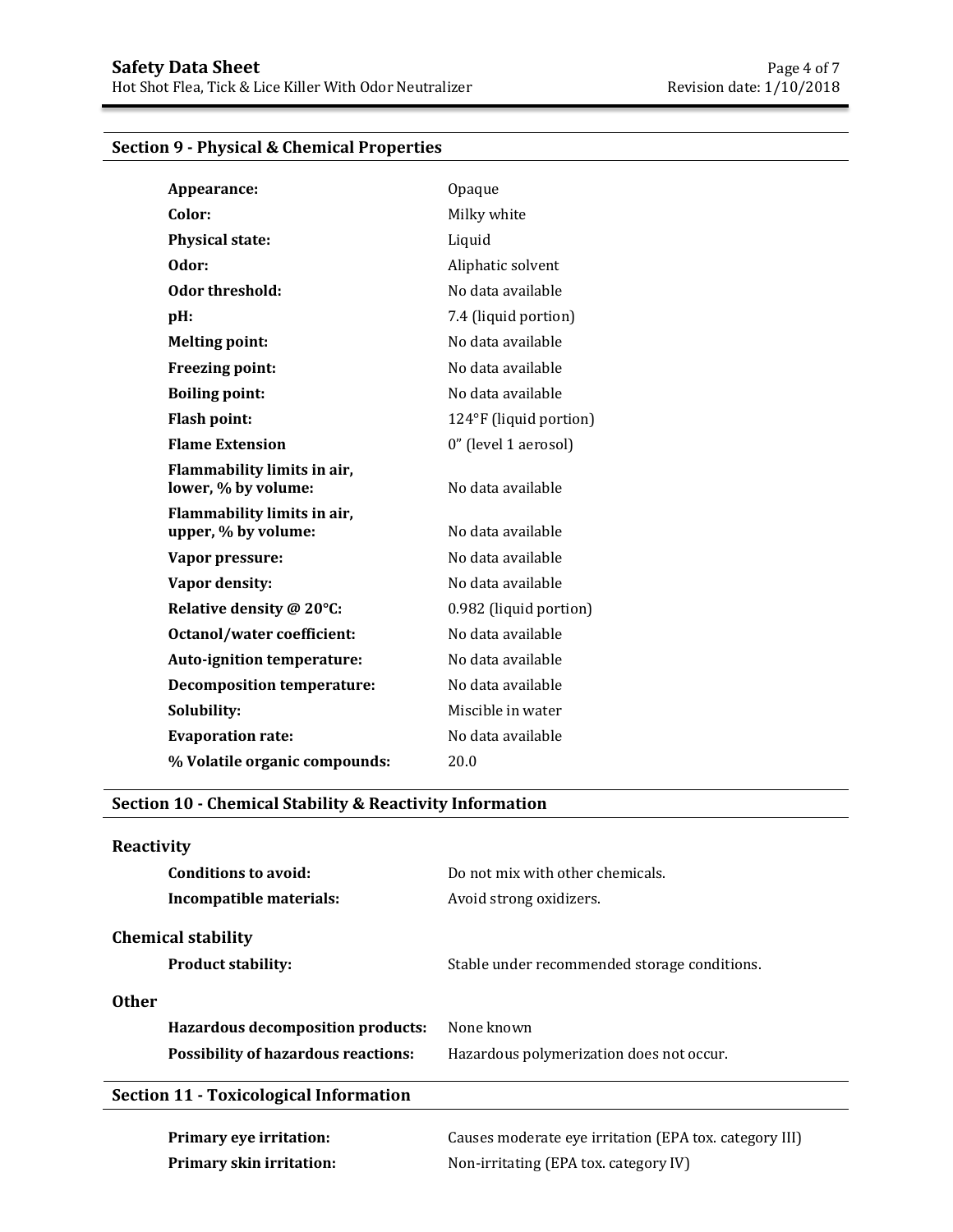| Acute dermal:                            | $LD_{50}$ > 2000 mg/kg (EPA tox. category III) |
|------------------------------------------|------------------------------------------------|
| <b>Acute inhalation:</b>                 | $LC_{50}$ > 2 mg/L (EPA tox. cateogry IV)      |
| Acute oral:                              | $LD_{50}$ > 5000 mg/kg (EPA tox. category IV)  |
| Sensitization:                           | Not a skin sensitizer.                         |
| <b>Chronic effects/ Carcinogenicity:</b> | No data available                              |
| <b>Mutagenicity:</b>                     | No data available                              |
| Reproductive effects:                    | No data available                              |
| Teratogenicity:                          | No data available                              |
| Ecotoxicity:                             | No data available                              |

### **Section 12 - Ecological Information**

| <b>Environmental effects:</b>     | No data available           |
|-----------------------------------|-----------------------------|
| <b>Aquatic toxicity:</b>          | Toxic to aquatic organisms. |
| Persistence / degradability:      | No data available           |
| Bioaccumulation / accumulation:   | No data available           |
| <b>Partition coefficient:</b>     | No data available           |
| Mobility in environmental media:  | No data available           |
| <b>Chemical fate information:</b> | No data available           |

### **Section 13 - Disposal Considerations**

| Waste codes:                              | Not available                                          |
|-------------------------------------------|--------------------------------------------------------|
| <b>Disposal instructions:</b>             | Dispose in accordance with all applicable regulations. |
| Waste from residues / unused<br>products: | Not available                                          |
| Contaminated packaging:                   | Not available                                          |

### **Section 14 - Transportation Information**

| <b>U.S. Department of Transportation</b><br>(DOT): | UN-1950, Aerosols, Flammable, 2.1, Limited Quantity |
|----------------------------------------------------|-----------------------------------------------------|
| IATA:                                              | UN-1950, Aerosols, 2.1                              |
| IMDG:                                              | UN-1950, Aerosols, Flammable, 2, Limited Quantity   |

### **Section 15 - Regulatory Information**

**29 CFR 1910.1200 hazardous chemical Occupational Safety and Health Administration (OSHA):** No **CERCLA (Superfund) reportable quantity:** Not available

**Hazard categories**

**Superfund Amendments and Reauthorization Act of 1986 (SARA):**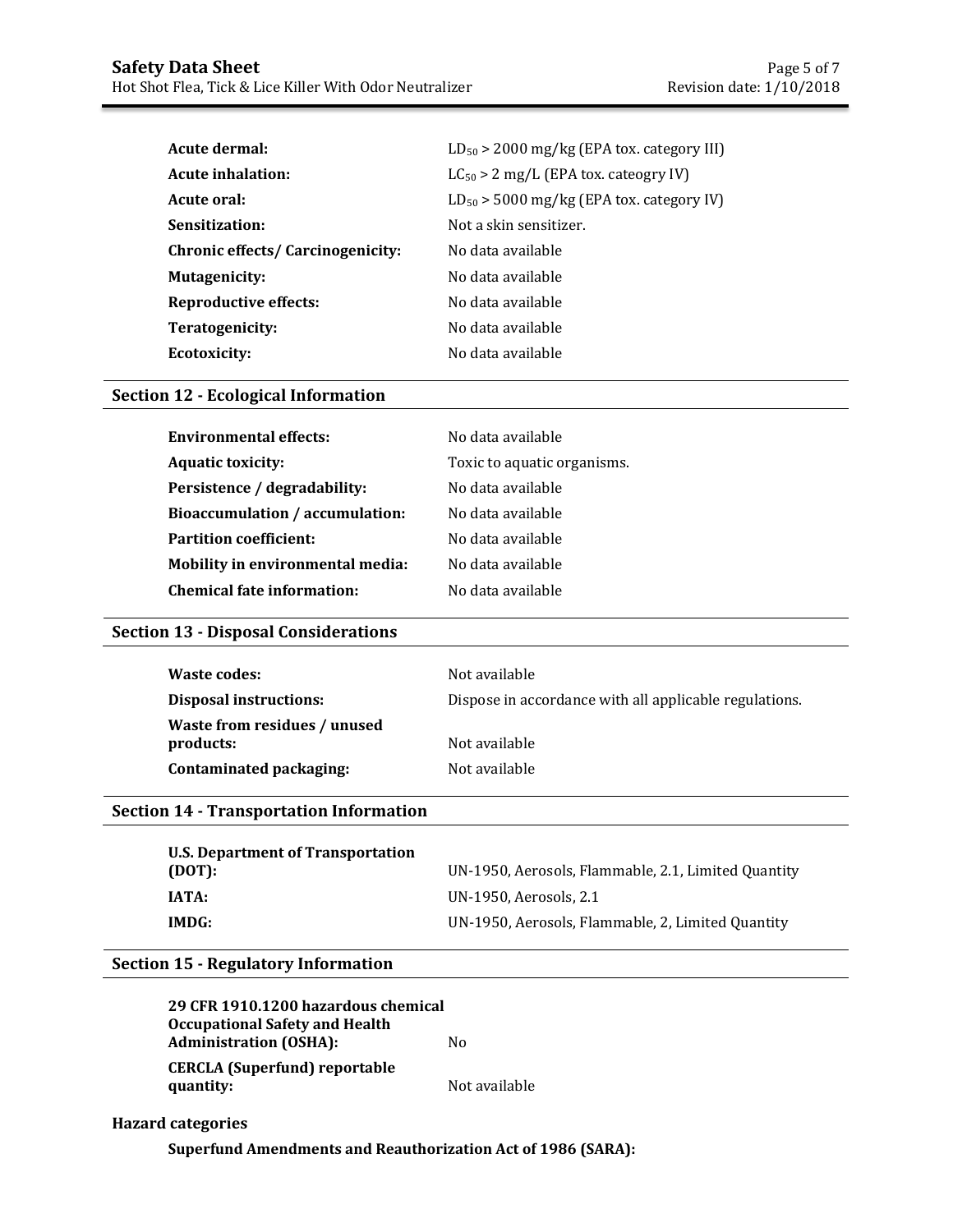| Fire Hazard                   | Immediate Hazard<br>Delayed Hazard<br>Pressure Hazard<br>Reactivity Hazard                                                                                                                                                                                                                                                                                                                                            | No<br>No<br>No<br>N <sub>o</sub><br>N <sub>o</sub>                                                                                                                                                                                                                                                                                                                                                                                                                                                                                                                                                                                                                                   |  |
|-------------------------------|-----------------------------------------------------------------------------------------------------------------------------------------------------------------------------------------------------------------------------------------------------------------------------------------------------------------------------------------------------------------------------------------------------------------------|--------------------------------------------------------------------------------------------------------------------------------------------------------------------------------------------------------------------------------------------------------------------------------------------------------------------------------------------------------------------------------------------------------------------------------------------------------------------------------------------------------------------------------------------------------------------------------------------------------------------------------------------------------------------------------------|--|
|                               | <b>Section 302 extremely hazardous</b>                                                                                                                                                                                                                                                                                                                                                                                |                                                                                                                                                                                                                                                                                                                                                                                                                                                                                                                                                                                                                                                                                      |  |
| Substance:                    |                                                                                                                                                                                                                                                                                                                                                                                                                       | N <sub>0</sub>                                                                                                                                                                                                                                                                                                                                                                                                                                                                                                                                                                                                                                                                       |  |
|                               | Section 311 hazardous chemical:                                                                                                                                                                                                                                                                                                                                                                                       | N <sub>o</sub>                                                                                                                                                                                                                                                                                                                                                                                                                                                                                                                                                                                                                                                                       |  |
| <b>Clean Air Act (CAA):</b>   |                                                                                                                                                                                                                                                                                                                                                                                                                       | Not available                                                                                                                                                                                                                                                                                                                                                                                                                                                                                                                                                                                                                                                                        |  |
| <b>Clean Water Act (CWA):</b> |                                                                                                                                                                                                                                                                                                                                                                                                                       | Not available                                                                                                                                                                                                                                                                                                                                                                                                                                                                                                                                                                                                                                                                        |  |
| <b>State regulations:</b>     |                                                                                                                                                                                                                                                                                                                                                                                                                       |                                                                                                                                                                                                                                                                                                                                                                                                                                                                                                                                                                                                                                                                                      |  |
| <b>FIFRA labeling:</b>        | This chemical is a pesticide product registered by the Environmental Protection<br>Agency and is subject to certain labeling requirements under federal pesticide law.<br>These requirements differ from the classification criteria and hazard information<br>required for safety data sheets, and for workplace non-pesticide chemicals.<br>Following is the hazard information as required on the pesticide label: |                                                                                                                                                                                                                                                                                                                                                                                                                                                                                                                                                                                                                                                                                      |  |
| Signal word:                  | <b>CAUTION</b>                                                                                                                                                                                                                                                                                                                                                                                                        |                                                                                                                                                                                                                                                                                                                                                                                                                                                                                                                                                                                                                                                                                      |  |
| Precautionary<br>statements:  | and wash contaminated clothing before reuse.                                                                                                                                                                                                                                                                                                                                                                          | Harmful if absorbed through skin. Causes moderate eye irritation. Avoid contact<br>with skin, eyes or clothing. Wash thoroughly with soap and water after handling<br>and before eating, drinking, chewing gum, using tobacco or using the toilet. Remove                                                                                                                                                                                                                                                                                                                                                                                                                            |  |
|                               |                                                                                                                                                                                                                                                                                                                                                                                                                       | DO NOT USE ON CATS. May be toxic or potentially fatal if applied to or ingested by<br>cats. Accidental application to cats and/or grooming a recently treated do may<br>result in tremors and/or uncoordinated muscle movements. If this occurs,<br>immediate veterinary care should be provided.                                                                                                                                                                                                                                                                                                                                                                                    |  |
|                               |                                                                                                                                                                                                                                                                                                                                                                                                                       | Contents under pressure. Do not use or store near heat or open flame. Exposure to<br>temperatures above 130°F may cause bursting.                                                                                                                                                                                                                                                                                                                                                                                                                                                                                                                                                    |  |
| <b>Notification status:</b>   | All ingredients of this product are listed or are excluded from listing on the U.S.<br>Toxic Substances Control Act (TSCA) Chemical Substance Inventory.                                                                                                                                                                                                                                                              |                                                                                                                                                                                                                                                                                                                                                                                                                                                                                                                                                                                                                                                                                      |  |
| California Prop. 65:          |                                                                                                                                                                                                                                                                                                                                                                                                                       | This product does not contain any chemicals known to the state of California to<br>cause cancer, birth defects or any other reproductive harm.                                                                                                                                                                                                                                                                                                                                                                                                                                                                                                                                       |  |
| Disclaimer:                   | information contained in this document.                                                                                                                                                                                                                                                                                                                                                                               | Information contained herein was obtained from sources considered technically<br>accurate and reliable. While every effort has been made to ensure full disclosure of<br>product hazards, in some cases data is not available and is so stated. Since<br>conditions of actual product use are beyond control of the supplier, it is assumed<br>that users of this material have been fully trained according to the requirements of<br>all applicable legislation and regulatory instruments. No warranty, expressed or<br>implied, is made and supplier will not be liable for any losses, injuries or<br>consequential damages which may result from the use of or reliance on any |  |